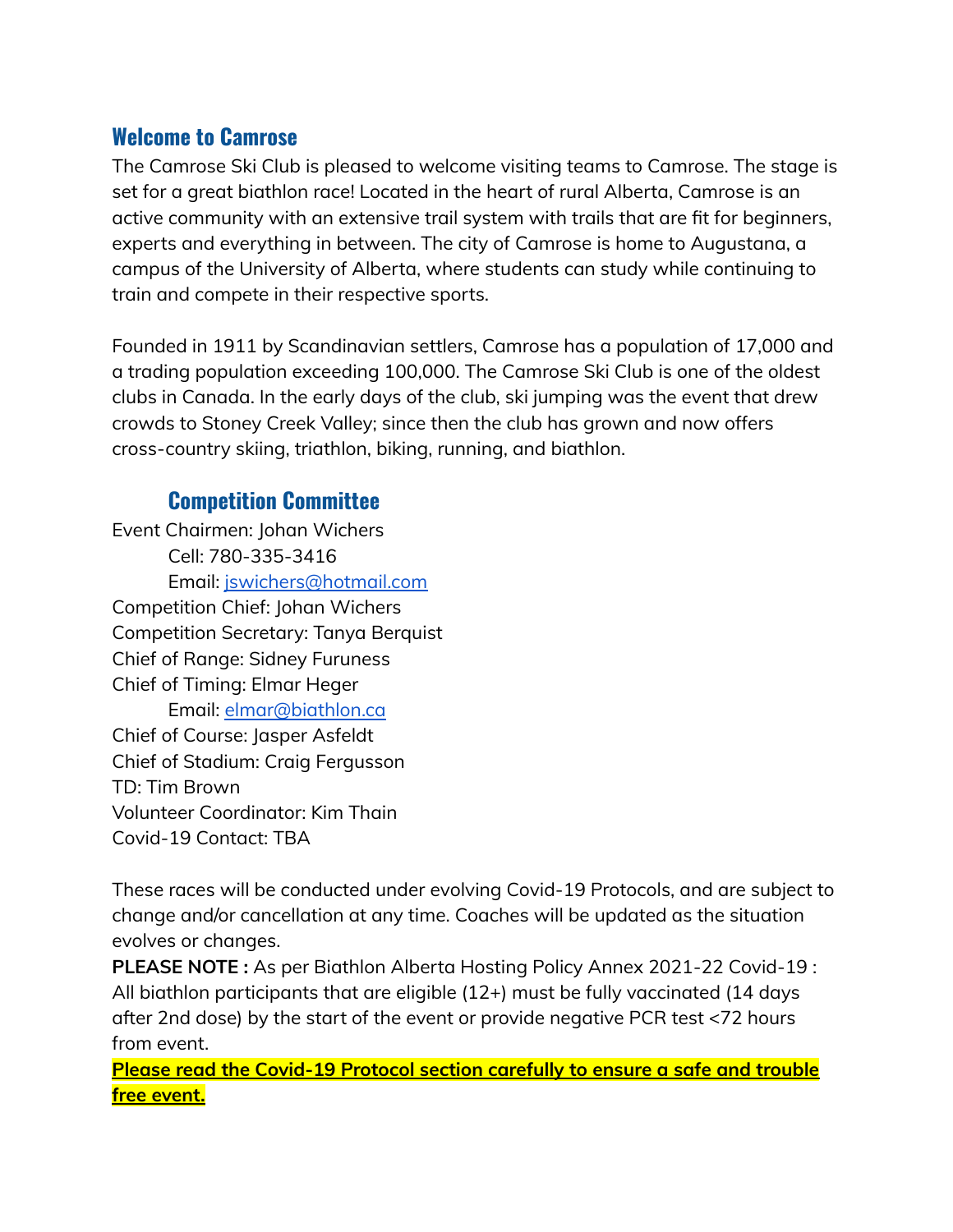## **Competition Covid-19 Protocol**

**Participant Criteria:** To participate in this event, all participants (coaches, athletes, officials, volunteers) must register on zone4. A voluntary upload of participant proof of vaccination (QR code) will be requested upon registration via Zone4. Participants not wishing to provide an upload of their QR code or valid negative PCR test online at time of registration will have to provide this proof in person prior to participation in an event.

I acknowledge the following:

If I am vaccine eligible, I will be fully vaccinated (14 days after 2nd dose) or will provide a negative PCR test no older than 72 hours prior to the first zero session for my event. I agree to voluntarily upload my QR code in my zone4 registration or will present my QR code or negative PCR test prior to the event start. This will allow participation for the duration of the event. If I am unable to provide this information, I will be unable to attend or participate. OR

If my child is not yet vaccine eligible (for anyone <12+ years old) they will not have to show proof of a negative PCR test, however, the child should always wear a mask unless skiing or on the shooting mat and maintain a physical distance of 2m.

**Proof:** All participants must also carry paper or electronic proof of vaccination or negative PCR test, except while in active competition, and be prepared to show it if asked. Participants are strongly encouraged to use the Alberta QR code for vaccination proof available at Alberta Covid [Records.](https://covidrecords.alberta.ca/home)Participants could be asked to provide proof of vaccination or negative PCR test at any point in the competition and Biathlon Alberta will also be doing spot checks during the competition.

**Daily Health Checks:** Participants must also do a daily health check as per AHS and must not attend the event if they have any symptoms of Covid-19.

**Masking:** Masks MUST be worn at all times indoors. Biathlon Alberta recommends participants should always wear a mask outdoors and MUST wear a mask outdoors when 2m physical distance can't be maintained.

**Athlete, Coach, Volunteer Check-in and Bib Pickup at Screening Station:** The screening station and bib pick up will be located outside the timing building. One coach representative from each club must check-in and collect bibs. Athletes that have not uploaded their QR code in their registration or will provide a PCR test result have to pick up their bibs in person. Bibs will only be provided upon the receipt of proof of vaccinations or negative PCR test. Bibs will not be given to those who have not provided required participation criteria. Children who are not yet eligible for vaccination will have their bibs pick-up by the coach representative.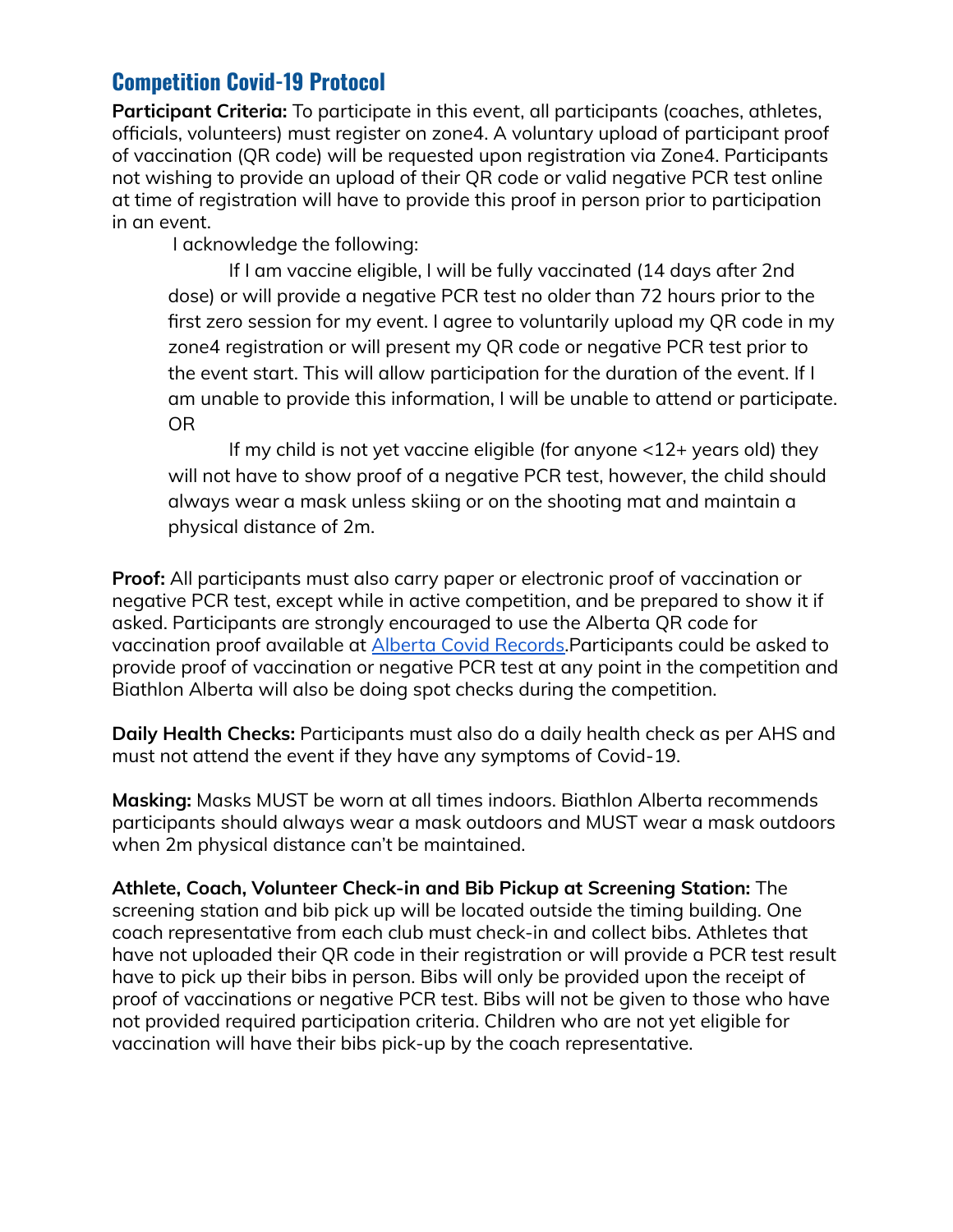# **Event Schedule & Details**

Schedule is subject to change due to weather conditions and the number of competitors. The organizing committee reserves the right to change the event schedule as needed. If advance notices are possible, posting of the information will be on the Biathlon Alberta website.

| Friday, February 4, 2022<br>**Unofficial Training** | 1300h - 1500h | Unofficial training at range                                                                                           |  |
|-----------------------------------------------------|---------------|------------------------------------------------------------------------------------------------------------------------|--|
|                                                     | 1600h         | Course and Range Closed for set-up Until Race<br>Morning                                                               |  |
|                                                     | 1900h         | Virtual Captains Meeting-Jury selection,<br>competition review, course info, Covid-19<br>protocols, questions, updates |  |
| Saturday, February 5, 2022<br>**Short Individual**  | 0800h-1600h   | Competition Office Open<br>Bib pick up                                                                                 |  |
|                                                     | 0945h         | <b>Equipment Check Opens</b>                                                                                           |  |
|                                                     | 1000h - 1045h | Zero (AM Competitions)                                                                                                 |  |
|                                                     | 1100h         | Short Individual Competition Starts (IBU Classes,<br>Sr Boy/Girls, Masters)                                            |  |
|                                                     | 1300h - 1345h | Zero (PM Competitions)                                                                                                 |  |
|                                                     | 1400h         | Mass Start Competition Starts (Adult Rec<br>Men/Women, DEV 1&2 Boys/Girls, Ecoaims)                                    |  |
|                                                     |               | Awards will be announced once the results<br>become final                                                              |  |
| Sunday, February 6, 2022<br>**Sprint**              | 0800h - 1600h | <b>Competition Office Open</b><br>Bib pick up                                                                          |  |
|                                                     | 0845h         | Equipment check opens                                                                                                  |  |
|                                                     | 0900h - 0945h | Zero (AM Competitions)                                                                                                 |  |
|                                                     | 1000h         | Sprint Competition Starts (IBU Classes/ Sr Boys &<br>Girls, Masters, Sport Men/Women)                                  |  |
|                                                     | 1300h - 1345h | Zero (PM Competitions)                                                                                                 |  |
|                                                     | 1400h         | Sprint Competition Starts (Adult Rec. Men/Women,<br>Dev1&2 & Ecoaims)                                                  |  |
|                                                     |               | Results will be posted on Zone4 once finalized                                                                         |  |

\*\*NOTE: Schedule may change due to weather and number of competitors\*\*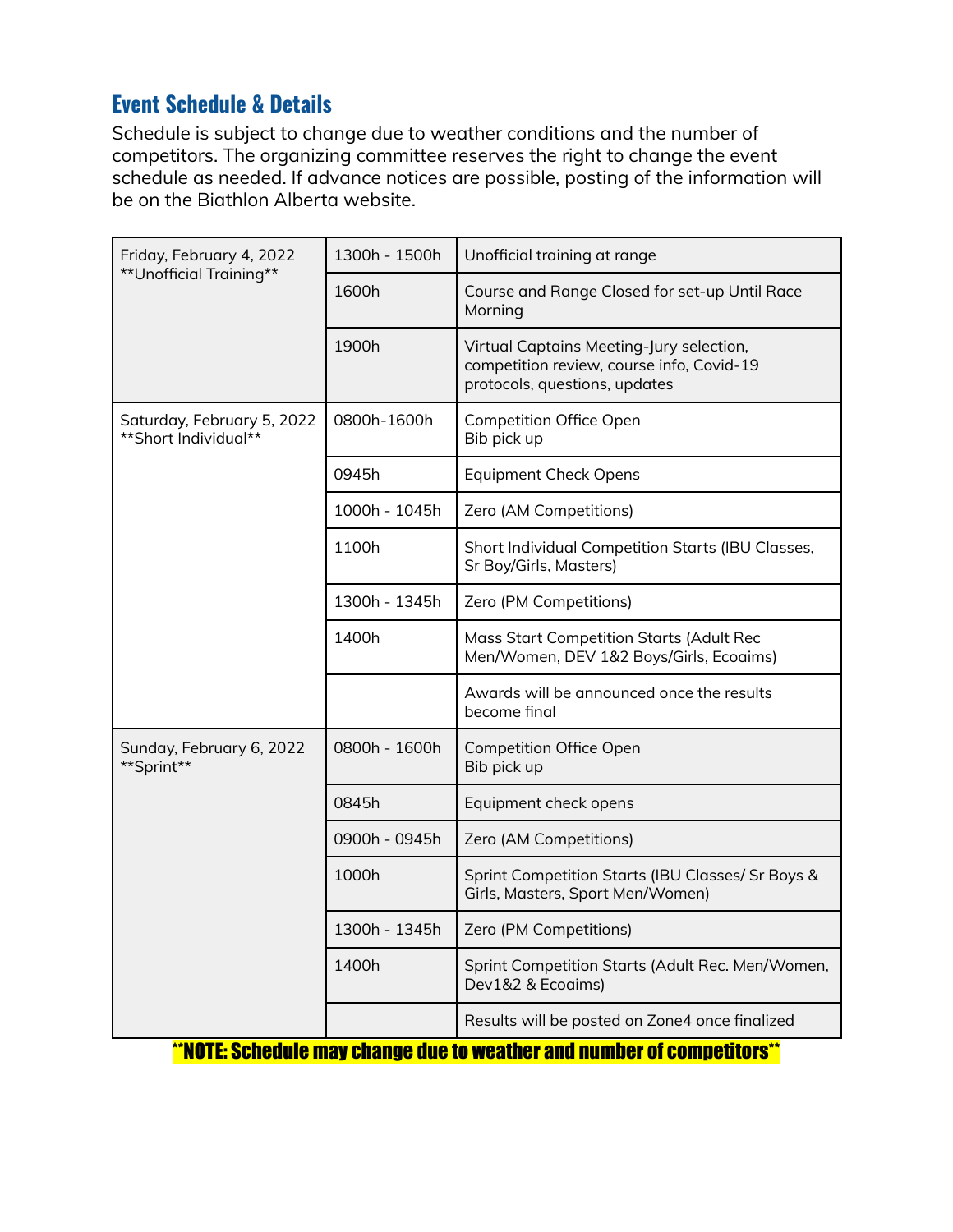# **Competition**

| <b>Class</b>                  | Age      | <b>Short</b><br><b>Individual</b> | <b>Loop Sequence</b> | <b>Sprint</b>             | <b>Loop Sequence</b> |
|-------------------------------|----------|-----------------------------------|----------------------|---------------------------|----------------------|
| <b>IBU Classes</b>            |          |                                   |                      |                           |                      |
| Men                           | $21+$    | 15 km<br><b>PSPS</b>              | $Y-Y-Y-Y$            | 10 km<br><b>PS</b>        | BI-BI-BI             |
| Women                         | $21+$    | 12.5km<br><b>PSPS</b>             | $G-G-G-G-G$          | 7.5km<br><b>PS</b>        | $G-G-G$              |
| Junior Men                    | Under 21 | 12.5 km<br><b>PSPS</b>            | $G-G-G-G-G$          | <b>10 km</b><br><b>PS</b> | BI-BI-BI             |
| Junior Women                  | Under 21 | 10 km<br><b>PSPS</b>              | $R-R-R-R-R$          | 7.5 km<br><b>PS</b>       | $G-G-G$              |
| Youth Men                     | Under 19 | <b>10 km</b><br><b>PSPS</b>       | $R-R-R-R-R$          | 7.5km<br>PS               | $G-G-G$              |
| Youth Women                   | Under 19 | 7.5 km<br><b>PSPS</b>             | $0 - 0 - 0 - 0 - 0$  | 6 km<br><b>PS</b>         | $R-R-R$              |
| <b>Calforex Classes</b>       |          |                                   |                      |                           |                      |
| Master Men                    | $30+$    | 7.5 km<br><b>PSPS</b>             | $0 - 0 - 0 - 0 - 0$  | 6 km<br><b>PS</b>         | $R-R-R$              |
| Master Women                  | $30+$    | 6.25 km<br><b>PSPS</b>            | $P-P-P-P-P$          | 6 km<br><b>PS</b>         | $R-R-R$              |
| Sport Men                     | $17+$    | 7.5 km<br><b>PSPS</b>             | $0 - 0 - 0 - 0 - 0$  | 6 km<br><b>PS</b>         | $R-R-R$              |
| Sport Women                   | $17+$    | 6.25 km<br><b>PSPS</b>            | $P-P-P-P-P$          | 6 km<br><b>PS</b>         | $R-R-R$              |
| <b>Adult Rec</b><br>Men/Women | $17 +$   | 5 km<br>PPP                       | $P-P-P-P$            | 3.75 km<br>PP             | $P-P-P$              |
| Senior Boys                   | Under 17 | 6.25 km<br><b>PSPS</b>            | $P-P-P-P-P$          | 6 km<br><b>PS</b>         | $R-R-R$              |
| Senior Girls                  | Under 17 | 6.25 km<br><b>PSPS</b>            | $P-P-P-P-P$          | 6 km<br><b>PS</b>         | $R-R-R$              |
| <b>Class</b>                  | Age      | <b>Sprint</b>                     | <b>Loop Sequence</b> | <b>AB Pursuit</b>         | <b>Loop Sequence</b> |
| Dev-2<br>Male/Female          | Under 17 | 5 km<br><b>PPP</b>                | $P-P-P-P$            | 3.75 km<br>PP             | $P-P-P$              |
| $Dev-1$<br>Male/Female        | Under 17 | 4 km<br><b>PPP</b>                | $B-B-B-B$            | 3 km<br>PP                | $B - B - B$          |
| Eco Aim                       |          | 3 km<br>PP                        | $B - B - B$          | 3 km<br><b>PP</b>         | $B-B-B$              |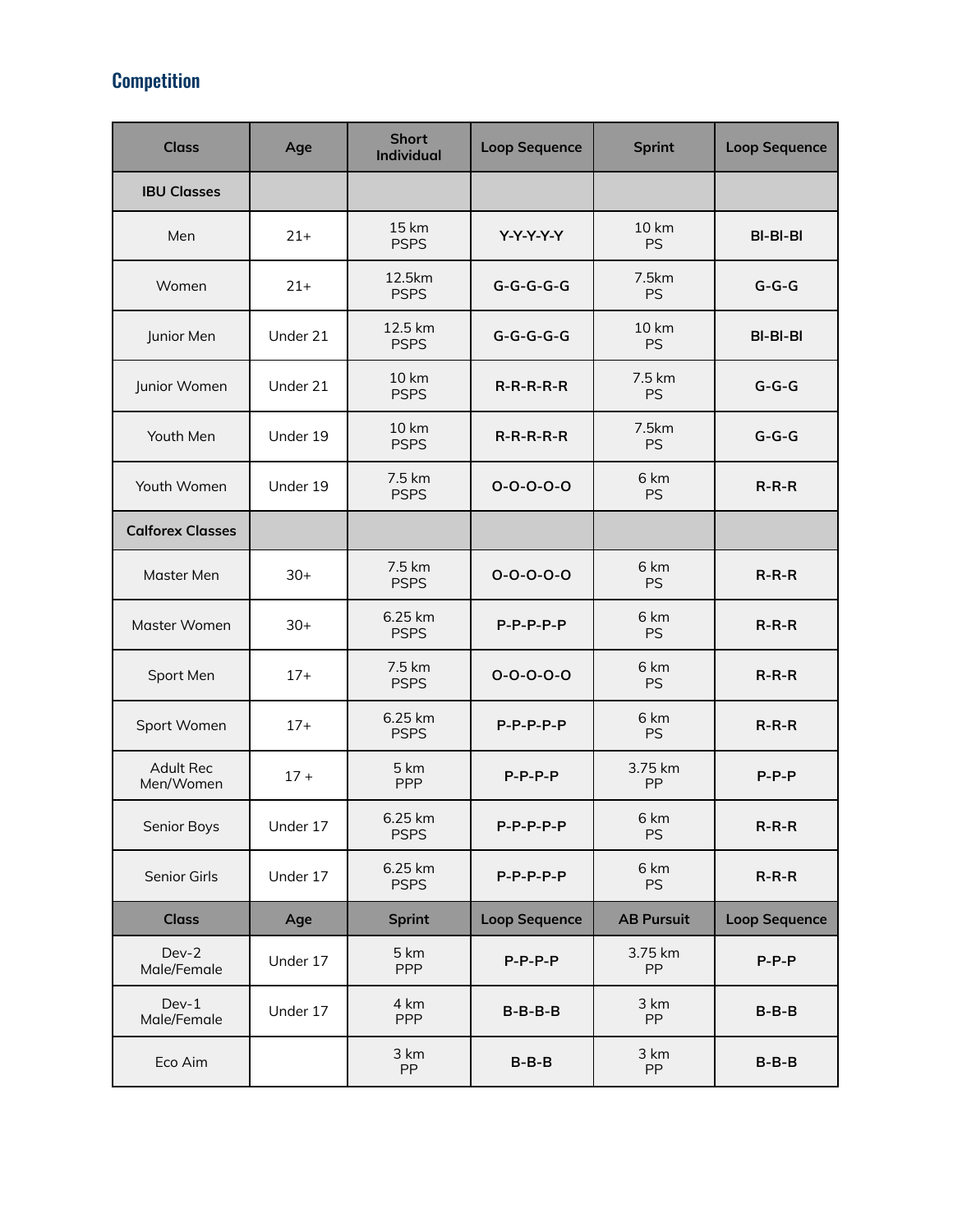#### Course Loop Distances:

Black (**B**) - 1 km Pink (**P)** - 1.25 km Orange (**O**) - 1.5km Red (**R**) - 2 km Green (**G**) - 2.5 km Yellow (**Y**) - 3 km Blue (**Bl**) - 3.3 km \*AB Pursuit for Dev categories\*

Participants should not show up until 30 minutes prior to the scheduled zero time. Once an athlete has finished, they must immediately leave the stadium **Arrive. Train/Compete. Depart** JUST A REMINDER THAT THERE ARE NO WARMING FACILITIES FOR ATHLETES OR **SPECTATORS** 

#### **Registration**

Registration will be accepted only through the Biathlon Alberta website. www.biathlon.ca Follow the links for Zone4. Payment must be made using a credit card. Online registration will close Wednesday, February 2, 2022 at 23:59 MST. NO registration will be taken on site.

| Men/Women, Junior Men/Women,<br>Youth Men/Women, Masters Men/Women,<br>Sport Men/Women, Senior Boys/Girls: | \$37/day CAD plus on-line service charge |  |
|------------------------------------------------------------------------------------------------------------|------------------------------------------|--|
| Dev 1 Boys/Girls, Dev 2 Boys/Girls, Eco Aim                                                                | \$23/day CAD plus on-line service charge |  |

Note: Changes from one day to two days cannot be made after the registration. Cancelation Policy

If an event is cancelled prior to the weekend of competition due to prevailing weather conditions, competitors will receive a 50% refund of registration fees from Biathlon Alberta. If competitions are postponed or cancelled on the weekend of the event, no refund of registration fees will be made.

#### Team Captains Meeting

To be eligible to attend the meeting coaches must be registered by 12 on Friday February 4. The meeting will be held virtually on Friday February 4th, at 1900. A link will be provided to the coaches after closing of registration.